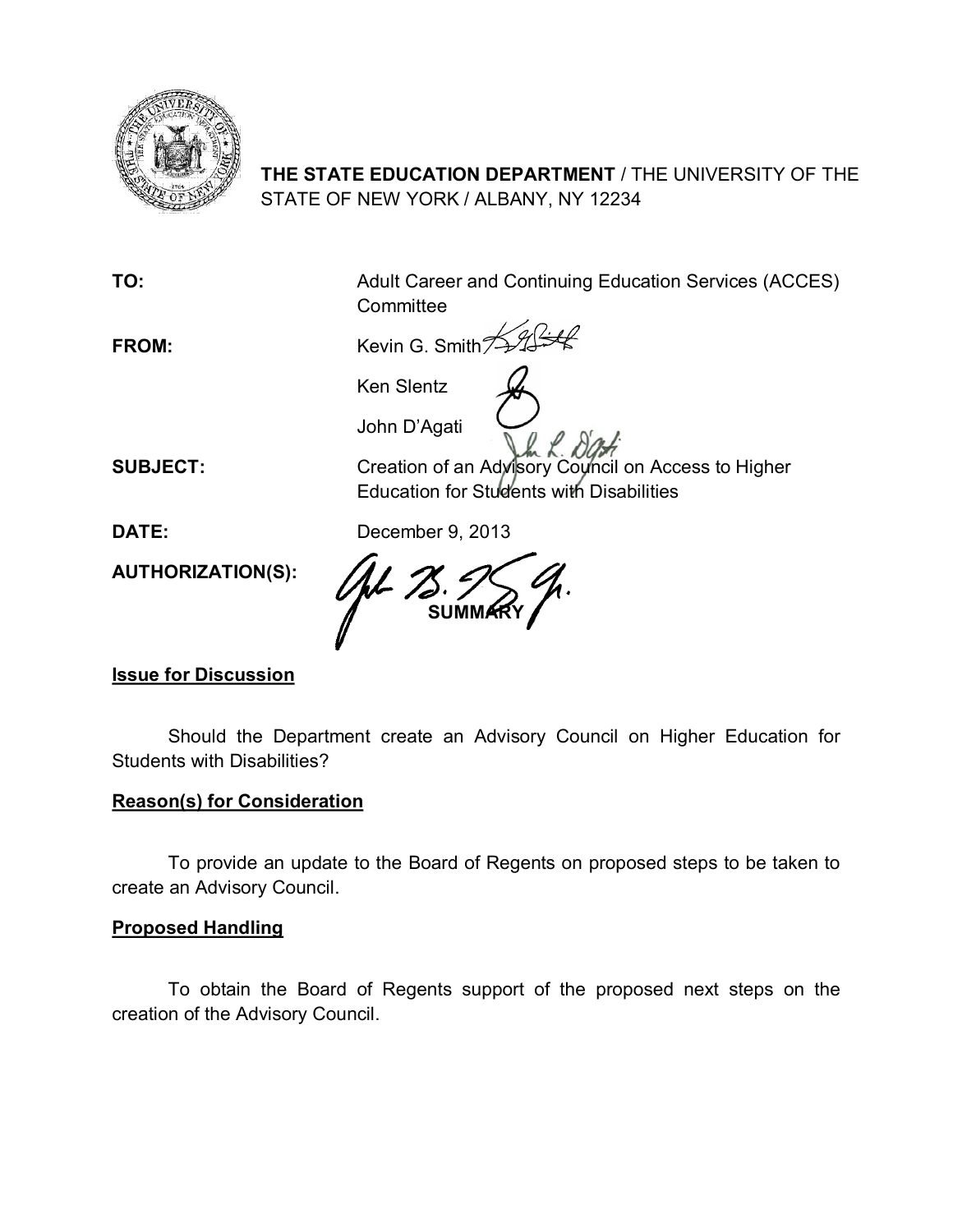#### **Background Information**

The New York State Disability Services Council (NYSDSC), an organized body of professionals and lay persons interested in the provision of disability services to students with disabilities at postsecondary institutions in New York State recommended the establishment of an Advisory Council in a meeting with Commissioner King during their 2013 fall meeting. The Department is cognizant of earlier work in this regard and will learn and build from these efforts as relevant.

The issues impacting students with disabilities' access to and success in postsecondary higher education may include, but not be limited to:

- · Availability of fiscal resources
- Effective transition planning
- · Availability of disability related accommodations
- · Support in acclimation to the rigor of higher education requirements
- · Exemptions for Languages Other Than English and how they affect admission of students with disabilities to institutions of higher education
- · Testing accommodations for English Language Learners with disabilities on college entrance exams and in college courses

The Council's membership should include representatives from:

- · NYS Disability Services Council Representative from each of the membership groups
- SED representative from each area: P-12, ACCES, and Higher Education
- State University of New York
- City University of New York
- · Commission on Independent Colleges and Universities (cIcu)
- · Association of Proprietary Colleges
- · Proprietary School Council
- · Regional Bilingual Education Resource Network
- · Advocates, Parents, Students including the Special Education Parent **Centers**
- · Transition Specialists
- · Other